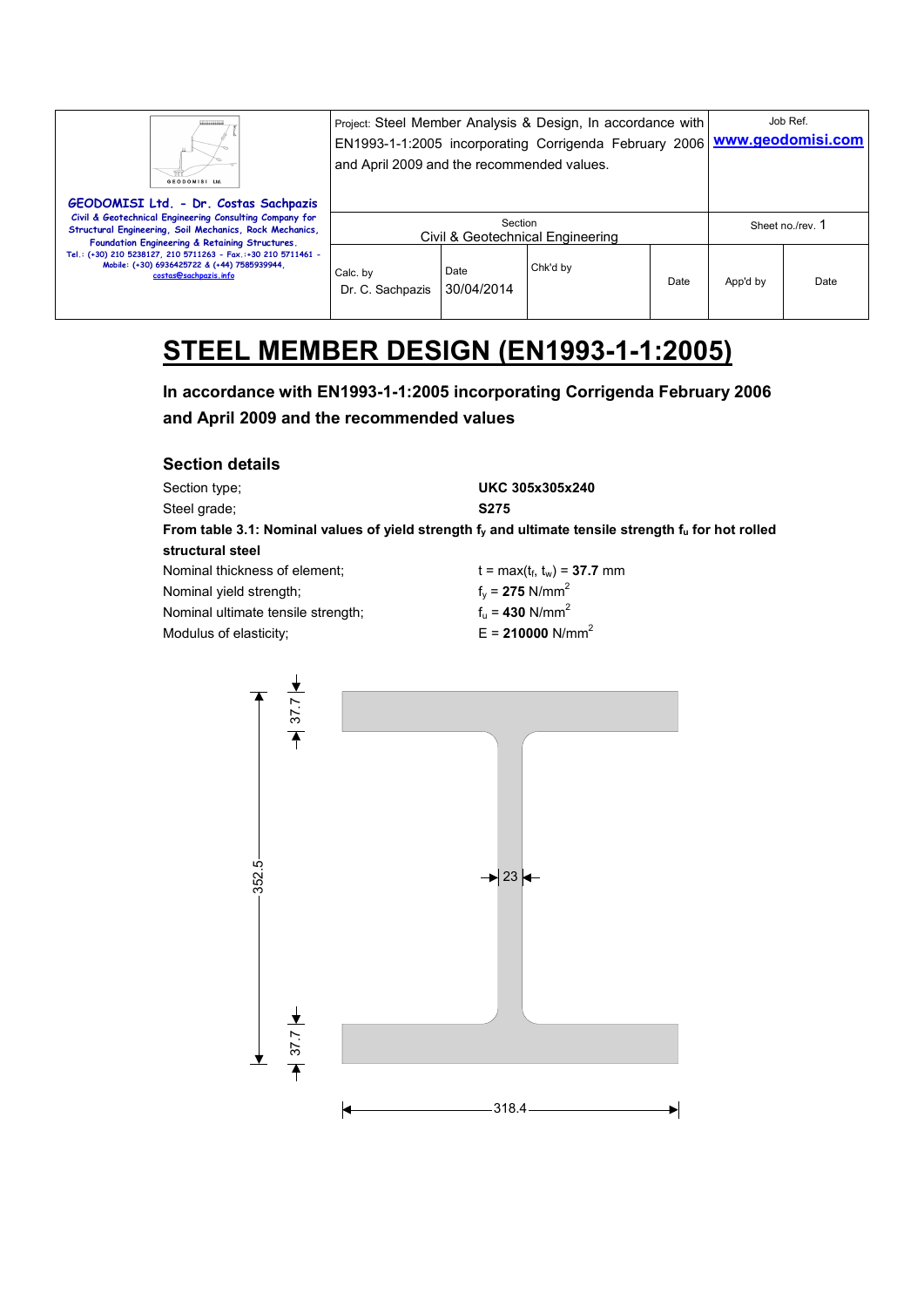| GEODOMISI Ltd.                                                                                                                                                                                                | Project: Steel Member Analysis & Design, In accordance with<br>EN1993-1-1:2005 incorporating Corrigenda February 2006 WWW.geodomisi.com<br>and April 2009 and the recommended values. |                    |          |      |                  | Job Ref. |  |
|---------------------------------------------------------------------------------------------------------------------------------------------------------------------------------------------------------------|---------------------------------------------------------------------------------------------------------------------------------------------------------------------------------------|--------------------|----------|------|------------------|----------|--|
| GEODOMISI Ltd. - Dr. Costas Sachpazis<br>Civil & Geotechnical Engineering Consulting Company for<br>Structural Engineering, Soil Mechanics, Rock Mechanics,<br>Foundation Engineering & Retaining Structures. | Section<br>Civil & Geotechnical Engineering                                                                                                                                           |                    |          |      | Sheet no./rev. 1 |          |  |
| Tel.: (+30) 210 5238127, 210 5711263 - Fax.:+30 210 5711461 -<br>Mobile: (+30) 6936425722 & (+44) 7585939944.<br>costas@sachpazis.info                                                                        | Calc. by<br>Dr. C. Sachpazis                                                                                                                                                          | Date<br>30/04/2014 | Chk'd by | Date | App'd by         | Date     |  |

#### **Partial factors - Section 6.1**

| Resistance of cross-sections:              | $\gamma_{M0} = 1.00$     |
|--------------------------------------------|--------------------------|
| Resistance of members to instability;      | $\gamma_{M1} = 1.00$     |
| Resistance of tensile members to fracture: | $\gamma_{\rm M2}$ = 1.25 |
| <b>Lateral restraint</b>                   |                          |
| Distance between major axis restraints;    | $L_v = 4200$ mm          |
| Distance between minor axis restraints:    | $L_7$ = 4200 mm          |
| <b>Effective length factors</b>            |                          |
| Effective length factor in major axis:     | $K_v = 0.700$            |
| Effective length factor in minor axis;     | $K_z = 1.000$            |
| Effective length factor for torsion;       | $K_{\text{H}}$ = 1.000   |

#### **Classification of cross sections - Section 5.5**

 $\varepsilon = \sqrt{235} \text{ N/mm}^2 / \text{ f}_y = 0.92$ 

### **Internal compression parts subject to bending and compression - Table 5.2**

| (sheet 1 of 3)                                      |                                                                                                                    |                    |  |  |  |  |
|-----------------------------------------------------|--------------------------------------------------------------------------------------------------------------------|--------------------|--|--|--|--|
| Width of section;                                   | $c = d = 246.7$ mm                                                                                                 |                    |  |  |  |  |
|                                                     | $\alpha$ = min([h / 2 + N <sub>Ed</sub> / (2 × t <sub>w</sub> × f <sub>y</sub> ) - (t <sub>f</sub> + r)] / c, 1) = |                    |  |  |  |  |
| 1.000                                               |                                                                                                                    |                    |  |  |  |  |
|                                                     | c/t <sub>w</sub> = 11.6 $\times$ $\varepsilon$ <= 396 $\times$ $\varepsilon$ / (13 $\times$ $\alpha$ - 1); Class 1 |                    |  |  |  |  |
| Outstand flanges - Table 5.2 (sheet 2 of 3)         |                                                                                                                    |                    |  |  |  |  |
| Width of section;                                   | $c = (b - t_w - 2 \times r) / 2 = 132.5$ mm                                                                        |                    |  |  |  |  |
|                                                     | c / $t_f$ = 3.8 $\times$ $\varepsilon$ <= 9 $\times$ $\varepsilon$ ;                                               | Class 1            |  |  |  |  |
|                                                     |                                                                                                                    | Section is class 1 |  |  |  |  |
| <b>Check shear - Section 6.2.6</b>                  |                                                                                                                    |                    |  |  |  |  |
| Height of web;                                      | $h_w = h - 2 \times t_f = 277.1$ mm                                                                                |                    |  |  |  |  |
| Shear area factor;                                  | $\eta = 1.000$                                                                                                     |                    |  |  |  |  |
|                                                     | $h_w / t_w$ < 72 $\times \varepsilon / \eta$                                                                       |                    |  |  |  |  |
|                                                     | Shear buckling resistance can be ignored                                                                           |                    |  |  |  |  |
| Design shear force parallel to z axis;              | $V_{z,Ed} = 200$ kN                                                                                                |                    |  |  |  |  |
| Shear area - cl 6.2.6(3);<br>= 8585 mm <sup>2</sup> | $A_v = max(A - 2 \times b \times t_f + (t_w + 2 \times r) \times t_f, \eta \times h_w \times t_w)$                 |                    |  |  |  |  |
| Design shear resistance - cl 6.2.6(2);              | $V_{c.z.Rd} = V_{ol.z.Rd} = A_v \times (f_v / \sqrt{3}) / \gamma_{M0} = 1363$ kN                                   |                    |  |  |  |  |
|                                                     | PASS - Design shear resistance exceeds design shear force                                                          |                    |  |  |  |  |
| Design shear force parallel to y axis;              | $V_{y,Ed}$ = 26.2 kN                                                                                               |                    |  |  |  |  |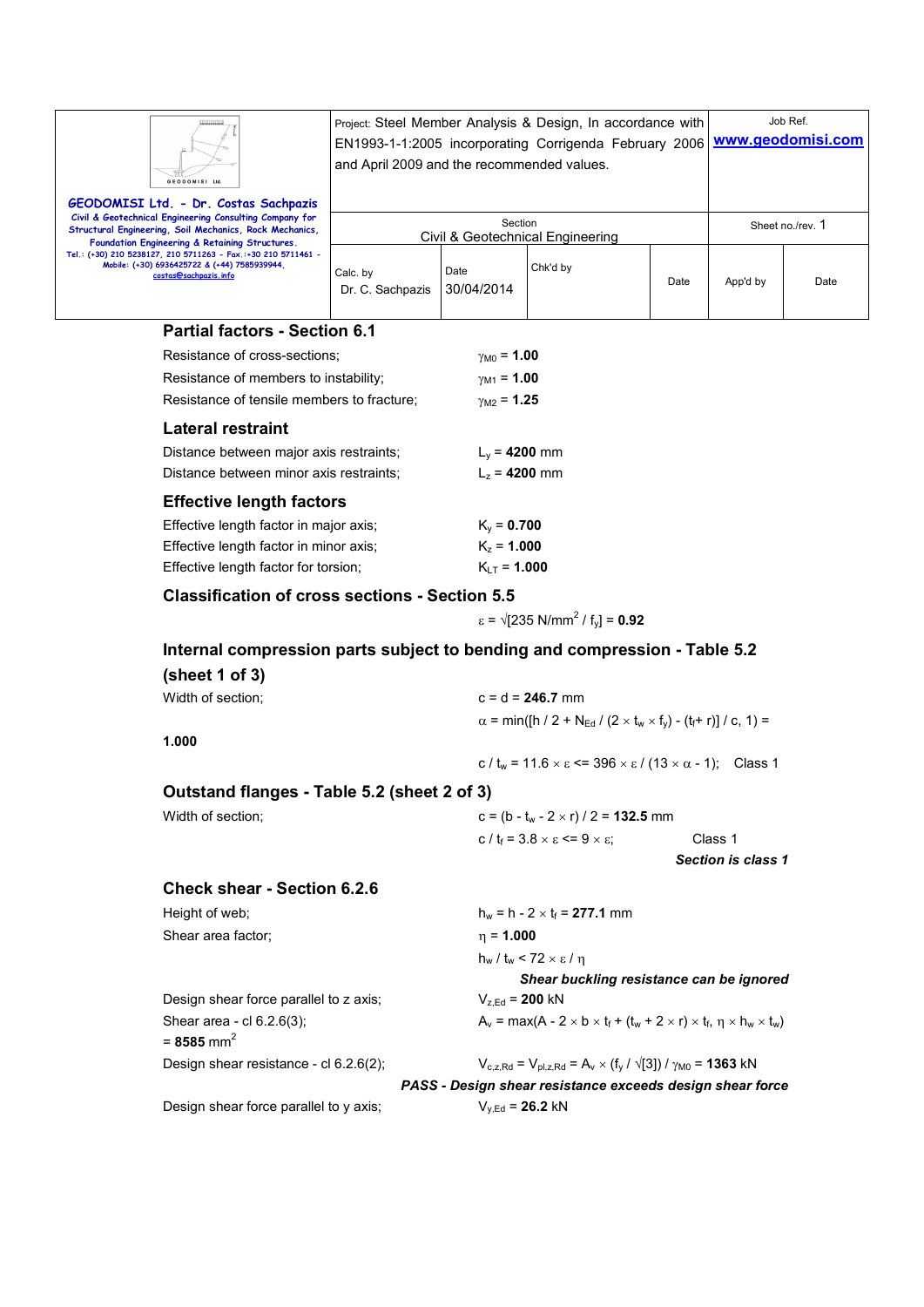| Project: Steel Member Analysis & Design, In accordance with<br>EN1993-1-1:2005 incorporating Corrigenda February 2006<br>and April 2009 and the recommended values.<br>GEODOMISI Ltd |                                 |                                           |                                                                                                                                                                      |      | Job Ref.<br>www.geodomisi.com |                  |  |  |
|--------------------------------------------------------------------------------------------------------------------------------------------------------------------------------------|---------------------------------|-------------------------------------------|----------------------------------------------------------------------------------------------------------------------------------------------------------------------|------|-------------------------------|------------------|--|--|
| GEODOMISI Ltd. - Dr. Costas Sachpazis<br>Civil & Geotechnical Engineering Consulting Company for                                                                                     |                                 |                                           |                                                                                                                                                                      |      |                               |                  |  |  |
| Structural Engineering, Soil Mechanics, Rock Mechanics,<br>Foundation Engineering & Retaining Structures.                                                                            |                                 | Section                                   | Civil & Geotechnical Engineering                                                                                                                                     |      |                               | Sheet no./rev. 1 |  |  |
| Tel.: (+30) 210 5238127, 210 5711263 - Fax.:+30 210 5711461 -<br>Mobile: (+30) 6936425722 & (+44) 7585939944,<br>costas@sachpazis.info                                               | Calc. by<br>Dr. C. Sachpazis    | Date<br>30/04/2014                        | Chk'd by                                                                                                                                                             | Date | App'd by                      | Date             |  |  |
| Shear area - cl 6.2.6(3);<br>24206 mm <sup>2</sup>                                                                                                                                   |                                 |                                           | $A_v = max(2 \times b \times t_f - (t_w + 2 \times r) \times t_f$ , A - $(h_w \times t_w)$ ) =                                                                       |      |                               |                  |  |  |
| Design shear resistance - cl 6.2.6(2);                                                                                                                                               |                                 |                                           | $V_{c,y,Rd} = V_{pl,y,Rd} = A_v \times (f_y / \sqrt{3}) / \gamma_{M0} = 3843.2$ kN                                                                                   |      |                               |                  |  |  |
|                                                                                                                                                                                      |                                 |                                           | PASS - Design shear resistance exceeds design shear force                                                                                                            |      |                               |                  |  |  |
| Check bending moment major (y-y) axis - Section 6.2.5                                                                                                                                |                                 |                                           |                                                                                                                                                                      |      |                               |                  |  |  |
| Design bending moment;                                                                                                                                                               |                                 |                                           | $M_{v,Ed}$ = 420 kNm                                                                                                                                                 |      |                               |                  |  |  |
| Design bending resistance moment - eq 6.13;                                                                                                                                          |                                 |                                           | $M_{c,v,Rd} = M_{pl,v,Rd} = W_{pl.v} \times f_v / \gamma_{M0} = 1167.9$ kNm                                                                                          |      |                               |                  |  |  |
| Slenderness ratio for lateral torsional buckling                                                                                                                                     |                                 |                                           |                                                                                                                                                                      |      |                               |                  |  |  |
|                                                                                                                                                                                      | Correction factor - Table 6.6;  |                                           | $k_c = 0.603$                                                                                                                                                        |      |                               |                  |  |  |
|                                                                                                                                                                                      |                                 |                                           | $C_1 = 1 / k_c^2 = 2.75$                                                                                                                                             |      |                               |                  |  |  |
| Curvature factor;                                                                                                                                                                    |                                 |                                           | $q = \sqrt{1 - (l_z / l_y)} = 0.827$                                                                                                                                 |      |                               |                  |  |  |
| Poissons ratio;                                                                                                                                                                      |                                 | $v = 0.3$                                 |                                                                                                                                                                      |      |                               |                  |  |  |
| Shear modulus;                                                                                                                                                                       |                                 |                                           | G = E / [2 $\times$ (1 + v)] = 80769 N/mm <sup>2</sup>                                                                                                               |      |                               |                  |  |  |
|                                                                                                                                                                                      | Unrestrained length;            |                                           | L = $1.00 \times L_z = 4200$ mm                                                                                                                                      |      |                               |                  |  |  |
| Elastic critical buckling moment;                                                                                                                                                    |                                 |                                           | $M_{cr} = C_1 \times \pi^2 \times E \times I_z / (L^2 \times g) \times \sqrt{[I_w / I_z + L^2 \times G \times I_t / (\pi^2 \times E \times I_z)]} = 20672.7$ kNm     |      |                               |                  |  |  |
| Slenderness ratio for lateral torsional buckling;                                                                                                                                    |                                 |                                           | $\overline{\lambda}_{LT}$ = $\sqrt{[W_{pL}]} \times f_V / [W_{cr}]$ = 0.238                                                                                          |      |                               |                  |  |  |
| Limiting slenderness ratio;                                                                                                                                                          |                                 | $\overline{\lambda}_{1 \text{ to}} = 0.4$ |                                                                                                                                                                      |      |                               |                  |  |  |
|                                                                                                                                                                                      |                                 |                                           | $\bar{\lambda}_{LT}$ < $\bar{\lambda}_{LT,0}$ - Lateral torsional buckling can be ignored                                                                            |      |                               |                  |  |  |
|                                                                                                                                                                                      |                                 |                                           |                                                                                                                                                                      |      |                               |                  |  |  |
| Design resistance for buckling - Section 6.3.2.1                                                                                                                                     |                                 |                                           |                                                                                                                                                                      |      |                               |                  |  |  |
| Buckling curve - Table 6.5;                                                                                                                                                          |                                 | b                                         |                                                                                                                                                                      |      |                               |                  |  |  |
| Imperfection factor - Table 6.3;<br>Correction factor for rolled sections;                                                                                                           |                                 |                                           | $\alpha$ LT = 0.34                                                                                                                                                   |      |                               |                  |  |  |
| LTB reduction determination factor;                                                                                                                                                  |                                 |                                           | $\beta = 0.75$<br>$\phi_{LT} = 0.5 \times [1 + \alpha_{LT} \times (\overline{\lambda}_{LT} - \overline{\lambda}_{LT,0}) + \beta \times \overline{\lambda}_{LT}^2] =$ |      |                               |                  |  |  |
| 0.494                                                                                                                                                                                |                                 |                                           |                                                                                                                                                                      |      |                               |                  |  |  |
| 1.000                                                                                                                                                                                | LTB reduction factor - eq 6.57; |                                           | $\chi$ <sub>LT</sub> = min(1 / [ $\phi$ <sub>LT</sub> + $\sqrt{(\phi_{LT}^2 - \beta \times \overline{\lambda}_{LT}^2)}$ ], 1, 1 / $\overline{\lambda}_{LT}^2$ ) =    |      |                               |                  |  |  |
| Modification factor;<br>0.927                                                                                                                                                        |                                 |                                           | f = min(1 - 0.5 $\times$ (1 - k <sub>c</sub> ) $\times$ [1 - 2 $\times$ ( $\overline{\lambda}_{LT}$ - 0.8) <sup>2</sup> ], 1) =                                      |      |                               |                  |  |  |
| Modified LTB reduction factor - eq 6.58;                                                                                                                                             |                                 |                                           | $\chi$ LT, mod = min( $\chi$ LT / f, 1) = <b>1.000</b>                                                                                                               |      |                               |                  |  |  |
| Design buckling resistance moment - eq 6.55;                                                                                                                                         |                                 |                                           | $M_{b, Rd} = \chi_{LT, mod} \times W_{pl.y} \times f_y / \gamma_{M1} = 1167.9$ kNm                                                                                   |      |                               |                  |  |  |
|                                                                                                                                                                                      |                                 |                                           | PASS - Design buckling resistance moment exceeds design bending moment                                                                                               |      |                               |                  |  |  |
| Check bending moment minor (z-z) axis - Section 6.2.5                                                                                                                                |                                 |                                           |                                                                                                                                                                      |      |                               |                  |  |  |

Design bending moment; Mz,Ed = **110** kNm Design bending resistance moment - eq 6.13;  $M_{c,z,Rd} = M_{pl,z,Rd} = W_{pl,z} \times f_y / \gamma_{M0} = 536.4$  kNm *PASS - Design bending resistance moment exceeds design bending moment*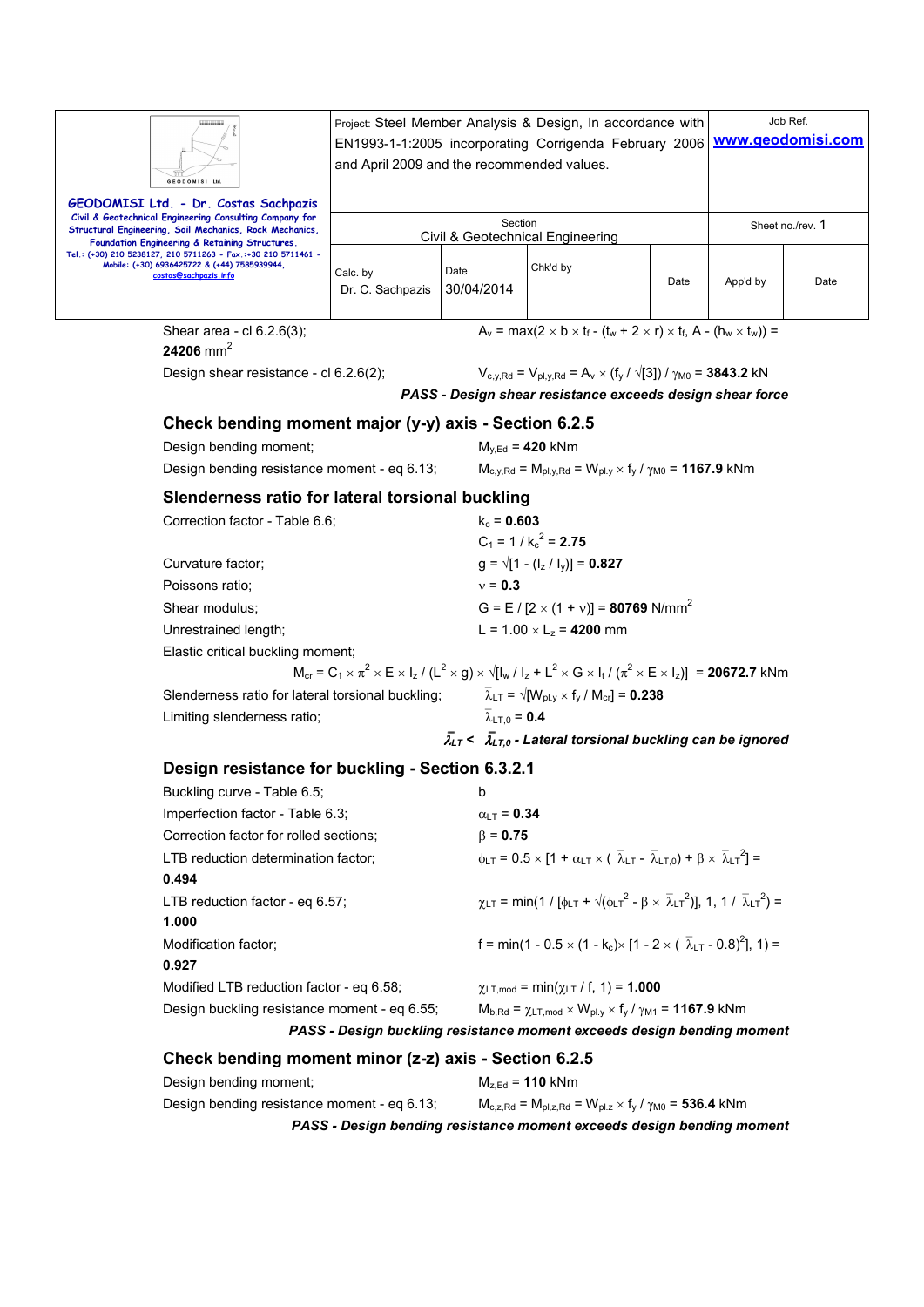| Ш<br>GEODOMISI Ltd.                                                                                                                                                                      | Project: Steel Member Analysis & Design, In accordance with<br>and April 2009 and the recommended values. | Job Ref.<br>EN1993-1-1:2005 incorporating Corrigenda February 2006 WWW.geodomisi.com |          |      |                  |      |
|------------------------------------------------------------------------------------------------------------------------------------------------------------------------------------------|-----------------------------------------------------------------------------------------------------------|--------------------------------------------------------------------------------------|----------|------|------------------|------|
| GEODOMISI Ltd. - Dr. Costas Sachpazis<br>Civil & Geotechnical Engineering Consulting Company for<br>Structural Engineering, Soil Mechanics, Rock Mechanics,                              | Section<br>Civil & Geotechnical Engineering                                                               |                                                                                      |          |      | Sheet no./rev. 1 |      |
| Foundation Engineering & Retaining Structures.<br>Tel.: (+30) 210 5238127, 210 5711263 - Fax.:+30 210 5711461 -<br>Mobile: (+30) 6936425722 & (+44) 7585939944.<br>costas@sachpazis.info | Calc. by<br>Dr. C. Sachpazis                                                                              | Date<br>30/04/2014                                                                   | Chk'd by | Date | App'd by         | Date |

#### **Biaxial bending - Section 6.2.9**

Plastic moment resistance (y-y); M<sub>N,y,Rd</sub> = M<sub>pl,y,Rd</sub> = **1167.9** kNm Plastic moment resistance  $(z-z)$ ;  $M_{N,z,Rd} = M_{pl,z,Rd} = 536.4$  kNm Normal force to plastic resistance force ratio;  $n = N_{Ed} / N_{pl, Rd} = 0.41$ Parameter introducing effect of biaxial bending;  $\alpha$  bi = **2.00** Parameter introducing effect of biaxial bending;  $\beta$  bi = max(5 x n, 1) = **2.05** Interaction formula – eq  $(6.41)$ ;

 $\alpha$ <sup>\_bi</sup> + (M<sub>z,Ed</sub> / M<sub>N,z,Rd</sub>)<sup>β\_bi</sup> = **0.168** *PASS - Biaxial bending check is satisfied* 

#### **Check compression - Section 6.2.4**

Design compression force;  $N_{Ed} = 3440$  kN Design resistance of section - eq 6.10;  $N_{c,Rd} = N_{p|Rd} = A \times f_v / \gamma_{M0} = 8409.2$  kN

#### **Slenderness ratio for major (y-y) axis buckling**

| Critical buckling length;                 | $L_{cr.v} = L_v \times K_v = 2940$ mm                                                         |
|-------------------------------------------|-----------------------------------------------------------------------------------------------|
| Critical buckling force:                  | $N_{\text{cr,v}} = \pi^2 \times E_{\text{SEC3}} \times I_v / L_{\text{cr,v}}^2 = 153948.9$ kN |
| Slenderness ratio for buckling - eg 6.50; | $\overline{\lambda}_v = \sqrt{[A \times f_v / N_{cr,v}]} = 0.234$                             |

#### **Design resistance for buckling - Section 6.3.1.1**

| Buckling curve - Table 6.2;              | b                                                                                                                  |
|------------------------------------------|--------------------------------------------------------------------------------------------------------------------|
| Imperfection factor - Table 6.1;         | $\alpha_{v}$ = 0.34                                                                                                |
| Buckling reduction determination factor; | $\phi_V = 0.5 \times [1 + \alpha_V \times (\overline{\lambda}_V - 0.2) + \overline{\lambda}_V^2] = 0.533$          |
| Buckling reduction factor - eg 6.49;     | $\chi_{\rm V}$ = min(1 / [ $\phi_{\rm V}$ + $\sqrt{(\phi_{\rm V}^2 - \overline{\lambda}_{\rm V}^2)}$ ], 1) = 0.988 |
| Design buckling resistance - eg 6.47;    | $N_{b,v, Rd} = \chi_v \times A \times f_v / \gamma_{M1} = 8308.5$ kN                                               |

*PASS - Design buckling resistance exceeds design compression force* 

#### **Slenderness ratio for minor (z-z) axis buckling**

| Critical buckling length;                 | $L_{cr,z} = L_z \times K_z = 4200$ mm                                          |
|-------------------------------------------|--------------------------------------------------------------------------------|
| Critical buckling force:                  | $N_{cr,z} = \pi^2 \times E_{\text{SEC3}} \times I_z / L_{cr,z}^2 = 23868.7$ kN |
| Slenderness ratio for buckling - eg 6.50; | $\overline{\lambda}_z = \sqrt{[A \times f_v / N_{cr,z}]} = 0.594$              |

#### **Design resistance for buckling - Section 6.3.1.1**

| Buckling reduction factor - eg 6.49;<br>Design buckling resistance - eg 6.47; | $N_{b.z.Rd} = \chi_z \times A \times f_v / \gamma_{M1} = 6636.5$ kN                                       |
|-------------------------------------------------------------------------------|-----------------------------------------------------------------------------------------------------------|
|                                                                               | $\gamma_z$ = min(1 / [ $\phi_z$ + $\sqrt{(\phi_z^2 - \overline{\lambda}_z^2)}$ ], 1) = <b>0.789</b>       |
| Buckling reduction determination factor;                                      | $\phi_z = 0.5 \times [1 + \alpha_z \times (\overline{\lambda}_z - 0.2) + \overline{\lambda}_z^2] = 0.773$ |
| Imperfection factor - Table 6.1;                                              | $\alpha_z = 0.49$                                                                                         |
| Buckling curve - Table 6.2;                                                   | C                                                                                                         |

#### **Check torsional and torsional-flexural buckling - Section 6.3.1.4**

Torsional buckling length factor;  $K_T = 1.00$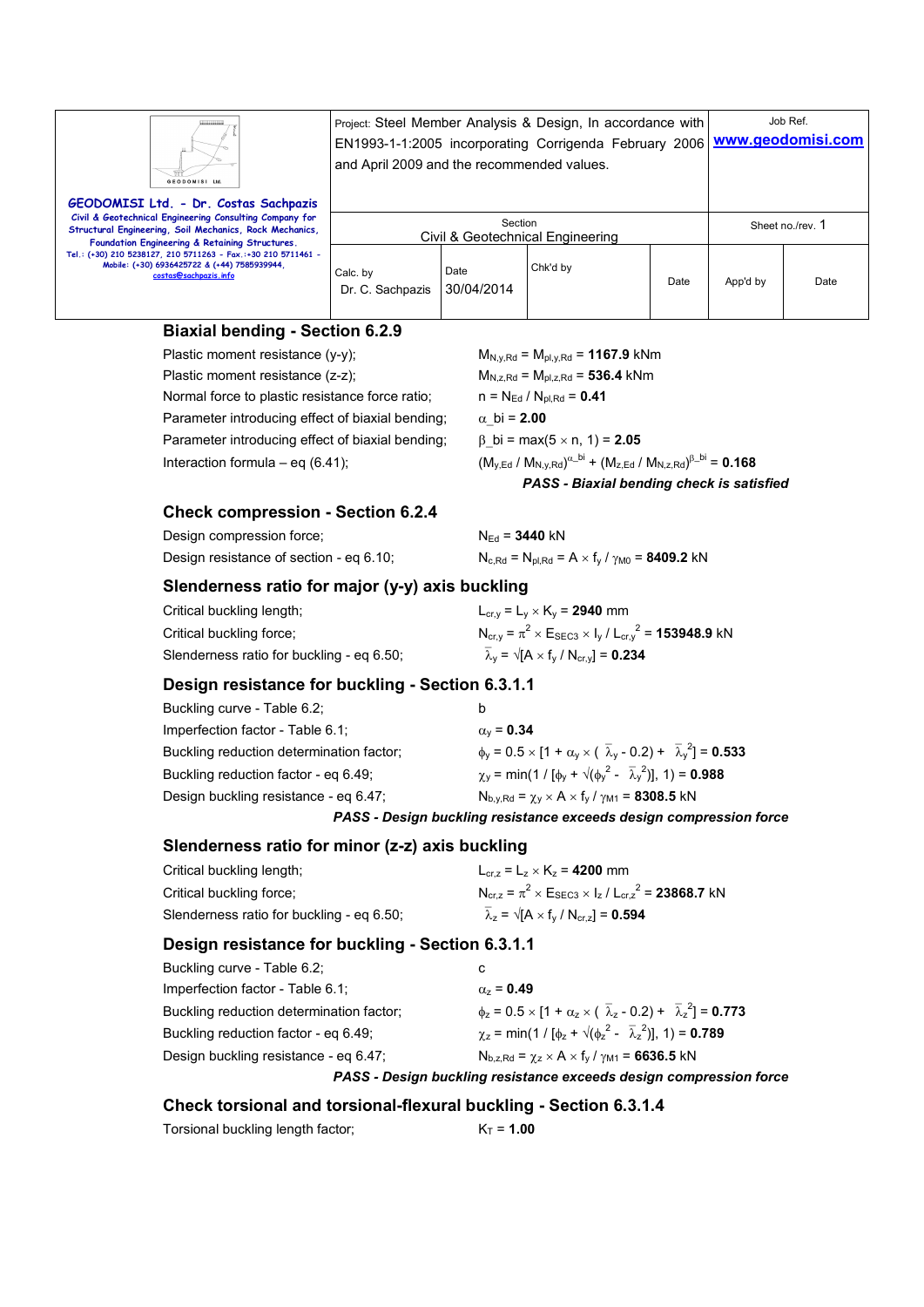| GEODOMISI Ltd                                                                                                                                                                                                 | Project: Steel Member Analysis & Design, In accordance with<br>EN1993-1-1:2005 incorporating Corrigenda February 2006<br>and April 2009 and the recommended values. |                         |                                                                                                                                |      | Job Ref.<br>www.geodomisi.com |      |  |  |
|---------------------------------------------------------------------------------------------------------------------------------------------------------------------------------------------------------------|---------------------------------------------------------------------------------------------------------------------------------------------------------------------|-------------------------|--------------------------------------------------------------------------------------------------------------------------------|------|-------------------------------|------|--|--|
| GEODOMISI Ltd. - Dr. Costas Sachpazis<br>Civil & Geotechnical Engineering Consulting Company for<br>Structural Engineering, Soil Mechanics, Rock Mechanics,<br>Foundation Engineering & Retaining Structures. |                                                                                                                                                                     | Section                 | Civil & Geotechnical Engineering                                                                                               |      | Sheet no./rev. 1              |      |  |  |
| Tel.: (+30) 210 5238127, 210 5711263 - Fax.:+30 210 5711461 -<br>Mobile: (+30) 6936425722 & (+44) 7585939944,<br>costas@sachpazis.info                                                                        | Calc. by<br>Dr. C. Sachpazis                                                                                                                                        | Date<br>30/04/2014      | Chk'd by                                                                                                                       | Date | App'd by                      | Date |  |  |
| Torsional buckling length;                                                                                                                                                                                    |                                                                                                                                                                     |                         | $L_{cr,T}$ = max( $L_v$ , $L_z$ ) × K <sub>T</sub> = 4200 mm                                                                   |      |                               |      |  |  |
| Distance from shear centre to centroid in y axis;                                                                                                                                                             |                                                                                                                                                                     | $y_0 = 0.0$ mm          |                                                                                                                                |      |                               |      |  |  |
| Distance from shear centre to centroid in z axis;                                                                                                                                                             |                                                                                                                                                                     | $z_0 = 0.0$ mm          |                                                                                                                                |      |                               |      |  |  |
| Radius of gyration;                                                                                                                                                                                           |                                                                                                                                                                     |                         | $i_0 = \sqrt{[i_v^2 + i_z^2]} = 166.2$ mm                                                                                      |      |                               |      |  |  |
| Elastic critical torsional buckling force;<br>58547.2 kN                                                                                                                                                      |                                                                                                                                                                     |                         | $N_{\text{ccl}} = 1 / i_0^2 \times [G \times I_t + \pi^2 \times E_{\text{SEC3}} \times I_w / L_{\text{ccl}}^2] =$              |      |                               |      |  |  |
| Torsion factor;                                                                                                                                                                                               |                                                                                                                                                                     |                         | $\beta_T = 1 - (y_0 / i_0)^2 = 1.000$                                                                                          |      |                               |      |  |  |
| Elastic critical torsional-flexural buckling force                                                                                                                                                            |                                                                                                                                                                     |                         |                                                                                                                                |      |                               |      |  |  |
| $N_{cr,TF} = N_{cr,y}/(2 \times \beta_T) \times [1 + N_{cr,T}/N_{cr,y} - \sqrt{[(1 - N_{cr,T}/N_{cr,y})^2 + 4 \times (y_0/ i_0)^2 \times N_{cr,T}/N_{cr,y}]}] = 58547.2 \text{ kN}$                           |                                                                                                                                                                     |                         |                                                                                                                                |      |                               |      |  |  |
| Elastic critical buckling force;                                                                                                                                                                              | $N_{cr}$ = min( $N_{cr,T}$ , $N_{cr,TF}$ ) = 58547.2 kN                                                                                                             |                         |                                                                                                                                |      |                               |      |  |  |
| Slenderness ratio for torsional buckling - eq 6.52; $\overline{\lambda}_T = \sqrt{[A \times f_v / N_{cr}]} = 0.379$                                                                                           |                                                                                                                                                                     |                         |                                                                                                                                |      |                               |      |  |  |
| Design resistance for buckling - Section 6.3.1.1                                                                                                                                                              |                                                                                                                                                                     |                         |                                                                                                                                |      |                               |      |  |  |
| Buckling curve - Table 6.2;                                                                                                                                                                                   | C                                                                                                                                                                   |                         |                                                                                                                                |      |                               |      |  |  |
| Imperfection factor - Table 6.1;                                                                                                                                                                              |                                                                                                                                                                     |                         | $\alpha$ <sub>T</sub> = 0.49                                                                                                   |      |                               |      |  |  |
| Buckling reduction determination factor;                                                                                                                                                                      |                                                                                                                                                                     |                         | $\phi_T = 0.5 \times [1 + \alpha_T \times (\overline{\lambda}_T - 0.2) + \overline{\lambda}_T^2] = 0.616$                      |      |                               |      |  |  |
| Buckling reduction factor - eq 6.49;                                                                                                                                                                          |                                                                                                                                                                     |                         | $\chi_{\text{T}}$ = min(1 / [ $\phi_{\text{T}}$ + $\sqrt{(\phi_{\text{T}}^2 - \overline{\lambda}_{\text{T}}^2)}$ ], 1) = 0.908 |      |                               |      |  |  |
| Design buckling resistance - eq 6.47;                                                                                                                                                                         |                                                                                                                                                                     |                         | $N_{b,T,Rd} = \chi_T \times A \times f_V / \gamma_{M1} = 7638.7$ kN                                                            |      |                               |      |  |  |
|                                                                                                                                                                                                               |                                                                                                                                                                     |                         | PASS - Design buckling resistance exceeds design compression force                                                             |      |                               |      |  |  |
| <b>Combined bending and axial force - Section 6.2.9</b>                                                                                                                                                       |                                                                                                                                                                     |                         |                                                                                                                                |      |                               |      |  |  |
| Normal force to plastic resistance force ratio;                                                                                                                                                               |                                                                                                                                                                     |                         | $n = N_{Ed} / N_{pl, Rd} = 0.41$                                                                                               |      |                               |      |  |  |
| Web area to gross area ratio;                                                                                                                                                                                 |                                                                                                                                                                     |                         | $a_w = min((A - 2 \times b \times t) / A, 0.5) = 0.21$                                                                         |      |                               |      |  |  |
| Design plastic moment resistance (y-y) - eq 6.13;                                                                                                                                                             |                                                                                                                                                                     |                         | $M_{pl,y,Rd} = W_{pl,y} \times f_y / \gamma_{M0} = 1167.9$ kNm                                                                 |      |                               |      |  |  |
| Reduced plastic mnt resistance (y-y)- eq 6.36;<br>773.3 kNm                                                                                                                                                   |                                                                                                                                                                     |                         | $M_{N,y,Rd} = M_{pl,y,Rd} \times min((1 - n) / (1 - 0.5 \times a_w), 1) =$                                                     |      |                               |      |  |  |
| Design plastic moment resistance (z-z) - eq 6.13;                                                                                                                                                             |                                                                                                                                                                     |                         | $M_{\rm pl, z, Rd} = W_{\rm pl, z} \times f_{\rm v} / \gamma_{\rm M0} = 536.4$ kNm                                             |      |                               |      |  |  |
| Reduced plastic mnt resistance (z-z) - eq 6.38;                                                                                                                                                               |                                                                                                                                                                     |                         | $M_{N,z,Rd} = M_{pl,z,Rd} \times (1 - ((n-a_w) / (1-a_w))^2) = 503.6$                                                          |      |                               |      |  |  |
| kNm                                                                                                                                                                                                           |                                                                                                                                                                     |                         |                                                                                                                                |      |                               |      |  |  |
| Parameter introducing effect of biaxial bending;                                                                                                                                                              | $\alpha$ bi = 2.00                                                                                                                                                  |                         |                                                                                                                                |      |                               |      |  |  |
| Parameter introducing effect of biaxial bending;                                                                                                                                                              | $β$ bi = max(5 × n, 1) = <b>2.05</b>                                                                                                                                |                         |                                                                                                                                |      |                               |      |  |  |
| Interaction formula $-$ eq (6.41);                                                                                                                                                                            | $(M_{y,Ed} / M_{N,y,Rd})^{\alpha_b}$ + $(M_{z,Ed} / M_{N,z,Rd})^{\beta_b}$ = 0.340                                                                                  |                         |                                                                                                                                |      |                               |      |  |  |
|                                                                                                                                                                                                               |                                                                                                                                                                     |                         | PASS - Reduced bending resistance moment exceeds design bending moment                                                         |      |                               |      |  |  |
| Check combined bending and compression - Section 6.3.3                                                                                                                                                        |                                                                                                                                                                     |                         |                                                                                                                                |      |                               |      |  |  |
| Equivalent uniform moment factors - Table B.3;                                                                                                                                                                |                                                                                                                                                                     | $C_{\text{mv}} = 0.400$ |                                                                                                                                |      |                               |      |  |  |
|                                                                                                                                                                                                               |                                                                                                                                                                     | $C_{\text{mz}} = 0.600$ |                                                                                                                                |      |                               |      |  |  |
|                                                                                                                                                                                                               |                                                                                                                                                                     | $C_{mLT} = 0.400$       |                                                                                                                                |      |                               |      |  |  |